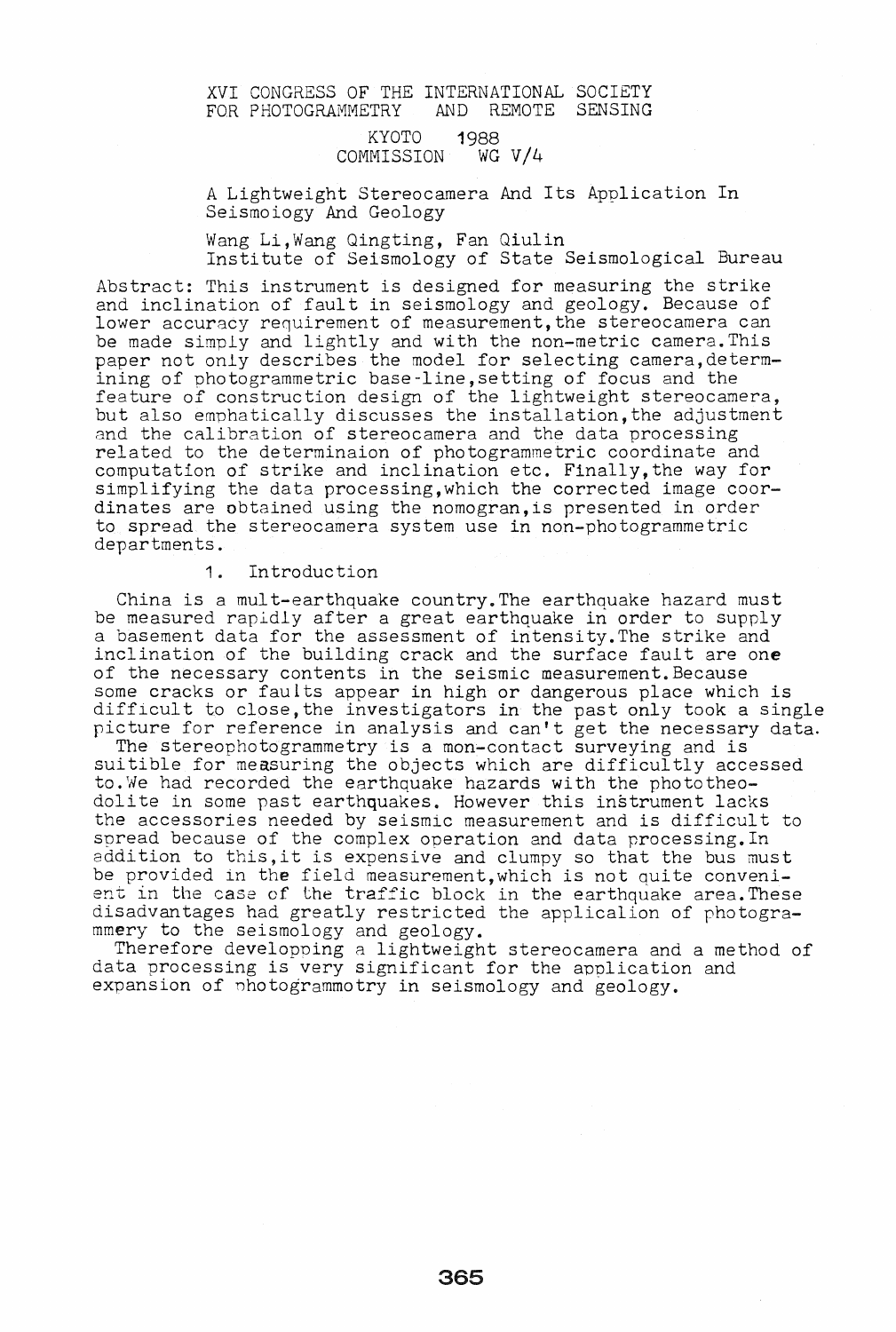#### 2. Consideration of Accuracy

As contrasted with the metric camera, the non-metric camera contains the great lens distortion and unstable inner orientation and is lack of the flattening device and fiducial marks. Some of these disadvantages can be overcome. For example, the fiducial marks can be cut artificially in each side of frame. Other disadvantages make the non-metric camera only has lower accuracy comparing with the metric camera.

However it is well known that the accuracy requirement of the seismic and geological measurement is quite low. where the determination of strike and inclination are measured only in the accuracy of (1°-2°). For example, the measuring error so of inclination  $\alpha$  of the fault AB is assumed to be 1<sup>0</sup> (See Fig. 1), then

$$
\frac{\Delta S}{S} \approx \frac{\delta \alpha}{\beta} \approx \frac{1}{57.3}
$$

where S is the length of fault, AS is measuring error of length from point B to A. The equation indicates that the tolerance of scale error is considerable and the relative accuracy of the photogrammetric base-line is very low, only requiring about 1/60. In addition, the requirement of measuring and setting the exterior orientation of stereocamera is greatly lowered because



Fig.1

of the considerable tolerance of inclination measurement. For example, the accuracy of levelling the stereocamera in photography can be tolerated up to degree. These low requirements give the favourable chance for designing the simple and lightweigh stereocamera.

3. The Characters of Lightweight Stereocamera

In view of the main application of Stereocamera for field observation and measurement in seismology and geology, the following requirements should be satisfied:

\* Lightweightness of instrument and simplicity of operation and data possessing:

\* Basically fixed exterior and relative orientation of stereocamera:

\* Capabillty of measurement of magnetic orientation;

\* Capability of photographing the most objects distroyed in earthquake;

\* Capability of determination of objects set in high place.

Considering above requirements, the design of stereocamera should be characterized as follows:

(1) Selection of camera Model

The Hai-Ou camera 120 made in China is selected because the frame size is bigger and the focus distance is longer than the camera 135. Camera 120 have two models of double and simgle lens. The Hai Ou 203 simple lens camera can be easily fixed in the base platform without many refiting and its measured orientation not influenced by the interchange of film roll after camera is fixed. In addition, it is lighter and cheeper than the double lens camera.

(2) Selection of Base Length

In view of the most photogrammatric distance ( $10~20$ m), the fixed base length is used as  $B=1.4$ m. such as, from the point of the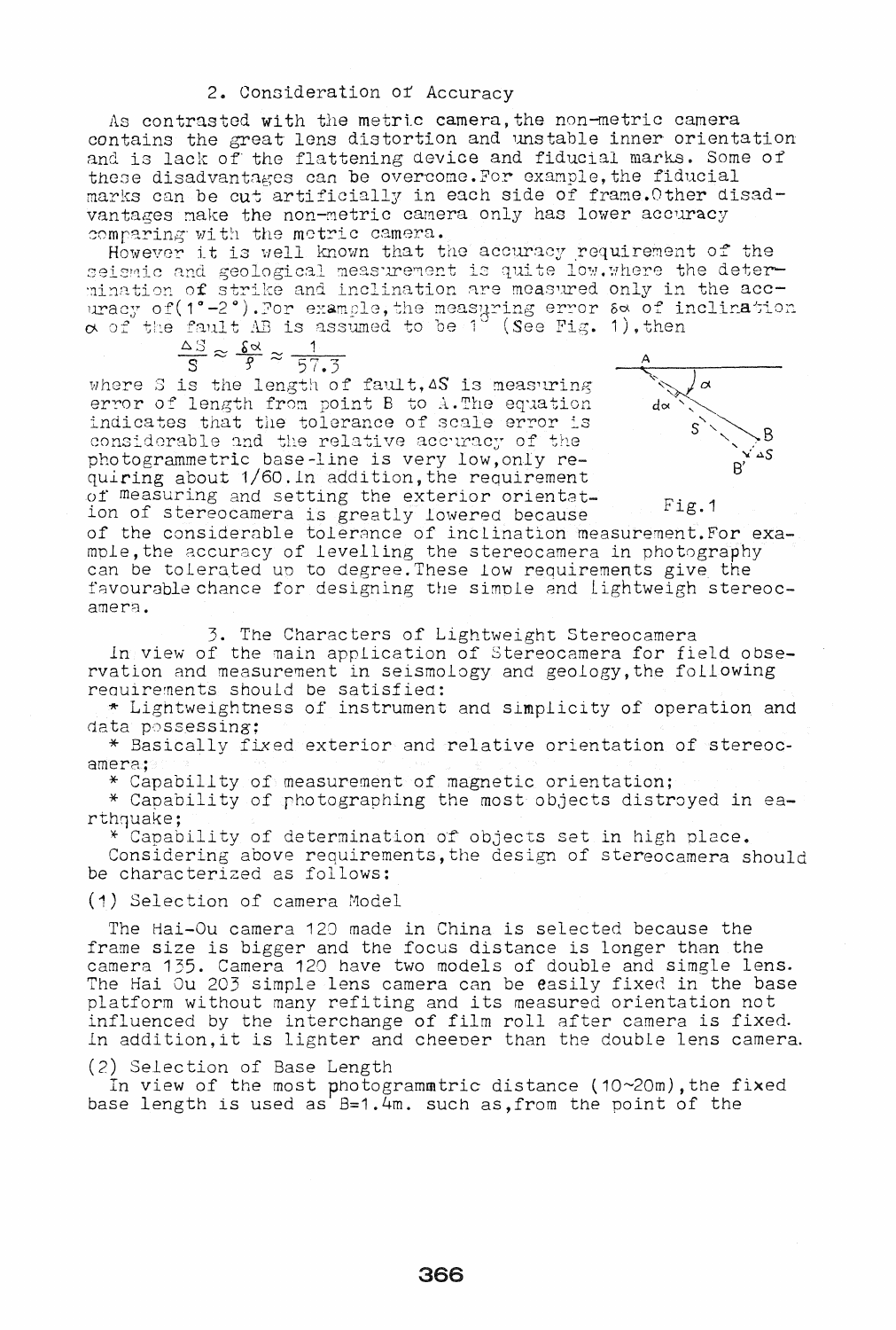effect of stereophotogrammetry, the good auuracy can be obtained in the area of coverage from  $5.6^{\text{m}}(4B)$  to  $21^{\text{m}}(15 B)$ . The objects In the area of coverage from  $f(x) = f(x) - f(x) - f(x)$  . The estimate for  $f(x) = f(x) - f(x)$  and  $f(x) = f(x) - f(x)$  and  $f(x) = f(x) - f(x)$  and  $f(x) = f(x) - f(x)$  are photographed when the accuracy requlrement is not high.

(3) Determination of Setting Focus of Camera

Based on the parameters of 203 camera: f=75<sup>mm</sup>, relative aperture=1:3.5,the hyperfocal distance H can be computed from fol1 owing equation:  $\alpha$ 

$$
H = \frac{f^2}{\epsilon K}
$$

where  $\varepsilon =$ diameter of the blurry circle. Letting  $\varepsilon = 0.1^{mm}$ , we can get H=16<sup>m</sup> if f=75 and k=3.5.

 $t$  H=16 if i=75 and  $k=0.5$ .<br>when the focus is setted on the focusing distance 10<sup>m</sup>,we  $obtain:$   $h.D. cm$ 

the front scenc distance  $D_1=\frac{H+D}{H+D} \approx 6^{\circ}$ 

the rear scene distamce  $D_2 = \frac{H \cdot D}{H - D} \approx 26^m$ <br>This depth of field is very<sup>2</sup> suitable for our most photogrammetric objects.

### (4) Selecting The Way of Stereophotography

Considering that most objects are located uphill,  $+$  250 equal obligue photography is designed besides the normal case.

The efficient picture size of 203 camera is 5<sup>cm</sup>x5<sup>cm</sup>. When f=75<sup>m</sup>, the angle of image field can be calculated

I=2xarctg  $\frac{2.5}{7.5}$  = 36.6°

When  $+250$  oblique photography is used, the ascending vertical angle of the photography is 43.3 (see Fig.2). In this way, the elevation of objects which can be photographed is the same as the distance of camera-to-subject.

t5). Characters of Constructive Design of Stereocamera

\* The standard products-- the existing tripod and theodolite mount are used:

\* The pin seal is generally applied in order to guarantee the connecting precision and to make load or unload conveniently;<br>\* The mount of whole central support is constructed as a sin-

gle unit. This is heloful for strengthening the firmness. In

addition, beth of arms are lengthened as far as possible in order to strengthen the connection of supoort mount with base arm;

 $*$  The instrument is levelled using the independent level and a trough is cut only in the tube(wrap arc 250) in the design of +250.oblique angle in order to simplify the stereocamera as far as possible.

The appearance of stereocamera is shown in Fig.3. The weight of one set of instrument ( including the tripod) amounts about  $7 \text{ kg}$ .



Fig. 2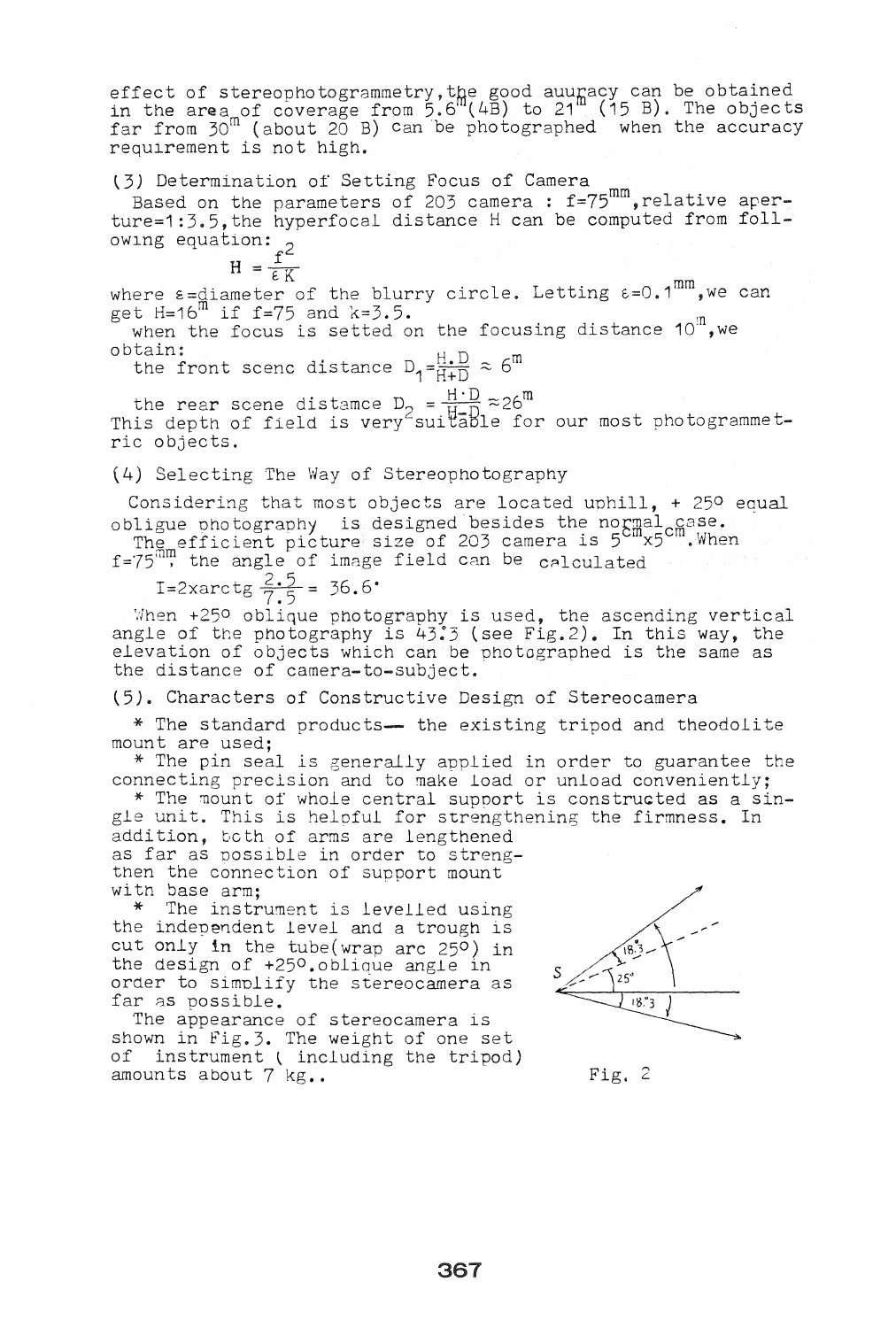#### 4. Calibration of' Stereocamera

The purpose of camera calibration is determining the interior and relative orientation of camera. The calibration is completed by the indoor three-dimensional control field and the program of space resectlon of a single photograph for camera calibration in the photogramme tric department of 'Nuhan Technical Uni versi ty of Surveying And Mapping. All of the image coordinates are measured in Stecometer. The outputs of program consist of the interior and exterior orientation parameters: tne principal distance f; the coordinates of principal point  $x_0$ ,  $z_0$ ; the parameters of lens distortion  $k_1, k_2$ ; the parameters of affine transformation ds,  $d\beta$ ; the coordinates of perspective center  $x_S, x_S, Z_S$  and the elements of angular orientation  $\theta$ ,  $\omega$ ,  $x$ . The photography and computation are made in three periods: 1986.11,1987.3 and 5.0ne of the calibrated images is shown as Fig.4.

Because the stereocamera is arbitrarily setted in control field, in order to determine the stereophotogrammetric coordinate system based on stereocamera, the components of base-line are caiculated by the coordinate differences of two perspective centers computed by each pair of pictures:

 $B_x = X_{ST} - X_{S1}$ ,  $By = Y_{ST} - Y_{S1}$ ,  $Bz = Z_{ST} - Z_{S1}$ , and the direction angle of basd-line in photography is determined by following<br>equation:  $_{\rm{equation}}$ :  $_{\rm{B}}$ 

 $A = \tan^{-1} \frac{DV}{B_{\infty}}$  (1)

Subtracting angle A from angle  $\varphi$  which is determined from calibration of each  $\text{Fig. 4}$ camera, the stereophotogrammetric coordi-

nate system, which use the perspective center of left station as origin and the Ex direction as axis X, is formed (refer to Fig.5).



Fig. 3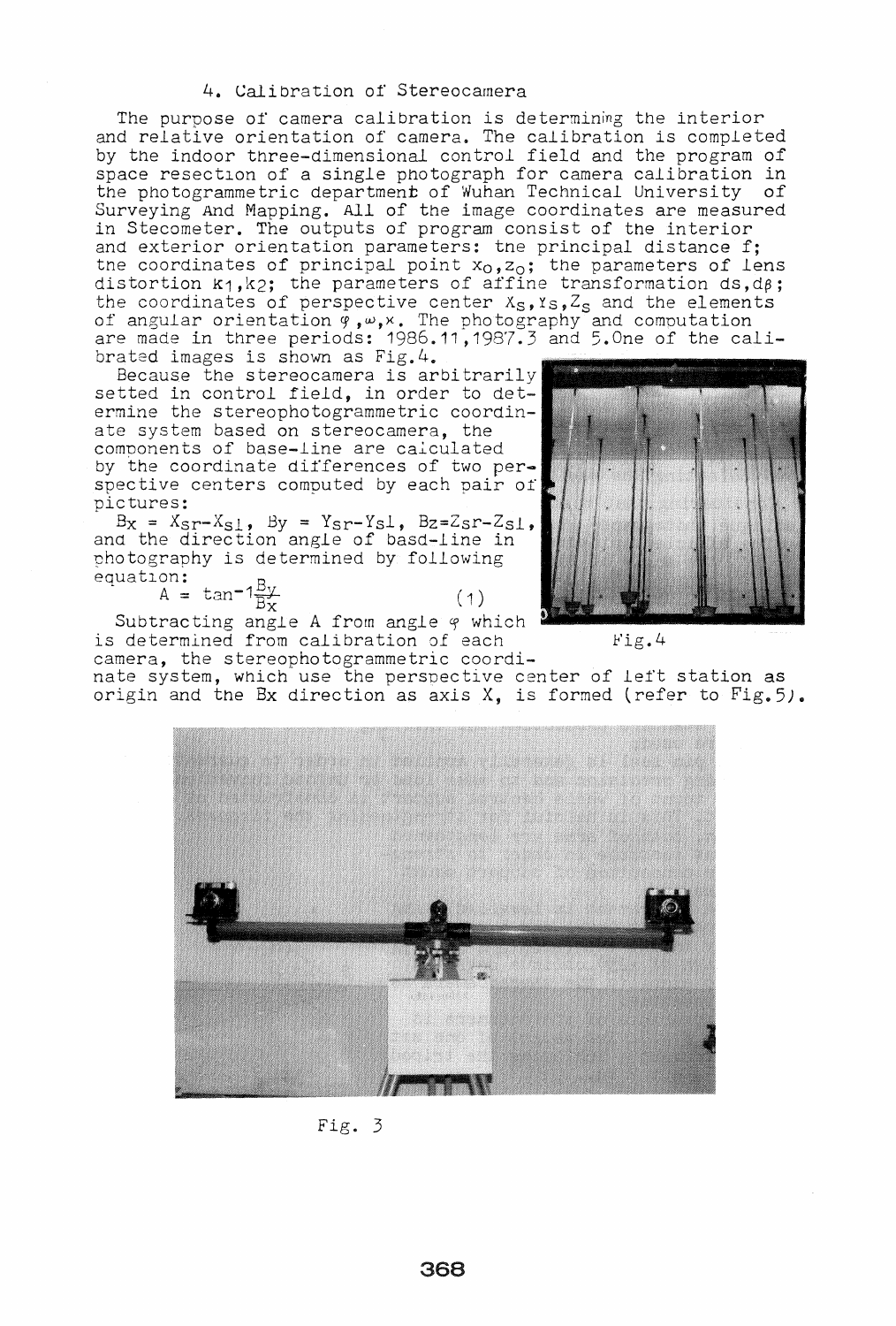The average camera parameters of the normal case ana equal oblique photography, which are calculated from the data in different callbration period, are snown in table 1, where  $\varphi$  is the angle after subtracting the angle A. Table 1

| $-000$                                              |                 |                            |                           |                 |
|-----------------------------------------------------|-----------------|----------------------------|---------------------------|-----------------|
| parameters                                          | normal case     |                            | equal oblique photograph. |                 |
|                                                     | left cam.       | cam.<br>rıght              | left cam.                 | right cam.      |
| f(mm)                                               | 80.66           | 80.84                      | 80.58                     | 80.74           |
| $\mathbf{x}_{\mathsf{O}}(\mathfrak{m}\mathfrak{m})$ | $-0.69$         | $-0.67$                    | $-0.62$                   | $-0.59$         |
| $Z_{\rm O}$ (mm)                                    | 0.36            | 0.38                       | 0.43                      | 0.31            |
| k1                                                  | $-2.54x10^{-6}$ |                            | $-3.16x10-6$ $-1.97x10-6$ | $-2.84x10^{-6}$ |
| k2                                                  | $5.97x10 - 9$   | $5.03x10-9$ $ 6.13x10-9$ . |                           | $5.05x10-9$     |
| ds                                                  | $5.69x10 - 4$   |                            | $-1.10x10-3$ $-5.45x10-4$ | $-1.06x10^{-4}$ |
| $d\beta$                                            | 57!3            | 36.12                      | 63.14                     | 45.15           |
| φ                                                   | 45.13           | 11.15                      | 37.16                     | 18.16           |
| $\omega$                                            | -5.16           | 16. '4                     | 19013.15                  | $20034.$ '6     |
| χ                                                   | 22.12           | 8:11                       | 21.18                     | 5.16            |
| B(mm)                                               | 1402.63         |                            | 1401.92                   |                 |

5. Determination of Strike Arid Inclination

(1) Field Photography And Survey

It would best if the base-line of photography is setted parallel to the rock face or fault which was surveyed. The stereocamera is leveled. The equal oblique angle is setted for the upper objects. The magnetic orientation is read after photography.

(2).Calculation of Photogrammetric Coordinates

A) Cumputation of orientation matrix of camera. The photogrammetric coordinate system of the lightweight stereocamera is shown in Fig.5. The rotation matrix of left and right camera can be computed from the average orientation elements which are determined from the above section as follows:

r and a and the cost cost in the sind sing sing cost and  $R = \begin{bmatrix} b_1 & b_2 & b_3 \end{bmatrix} = \begin{bmatrix} \cos\varphi & \cos x - \sin\varphi & \sin\varphi & \sin\varphi & \sin x & \cos\varphi & \cos\varphi \\ -\sin\varphi & \cos\varphi & \cos\varphi & \cos\varphi & \cos\varphi & \cos\varphi & \cos\varphi & \cos\varphi \end{bmatrix}$  $\frac{2\pi}{\pi}$  -sing conk -cong sin $\omega$  sink cosg cosw sinu.  $|c_1 c_2 c_3|$   $|$   $c_0 s \omega \sin x$  $-$ cos $\varphi$  sin $\times$  -sin $\varphi$  sin $\omega$  cos $\chi$  (2)<br>sin $\varphi$  sin $\chi$  -cos $\varphi$  sin $\omega$  cos $\chi$  (2)  $\sin\varphi$  sinx  $-\cos\varphi$  sin $\omega$  cosx cos *w* cos)(.

B). Correction of image coordinate. It consists of correcting following terms: x<sub>0</sub>,  $z_0$ , ds, d $\beta$ , k1 and k2, which are obtained from the camera calibration:

$$
\Delta x' = \frac{x'2}{f^2} x_0 + k_1 (x' - x_0) r^2 + k_2
$$
  
\n
$$
(x' - x_0) (r^4 - r_0^4) + (z' - z_0) (1 + ds)
$$
  
\nsind $\beta$   
\n
$$
\Delta z' = z_0 - \frac{x'z'}{f^2} x_0 + k_1 (z' - z_0) r^2 + k_2 (z' - z_0) (r^4 - r_0^4) + (z' - z_0)
$$
  
\n
$$
[(1 + ds) \cos 4\beta - 1]
$$
  
\n(3)

where  $r^2 = (x'-x_0)^2 + (z'-z_0)^2$  Fig. 5<br>therefore we can get

 $P(X, Y, Z)$  $~\cdot~$  /  $\mathbf{z}$ I م م £٤,  $\overline{X}(\overline{B_{\lambda}})$ 

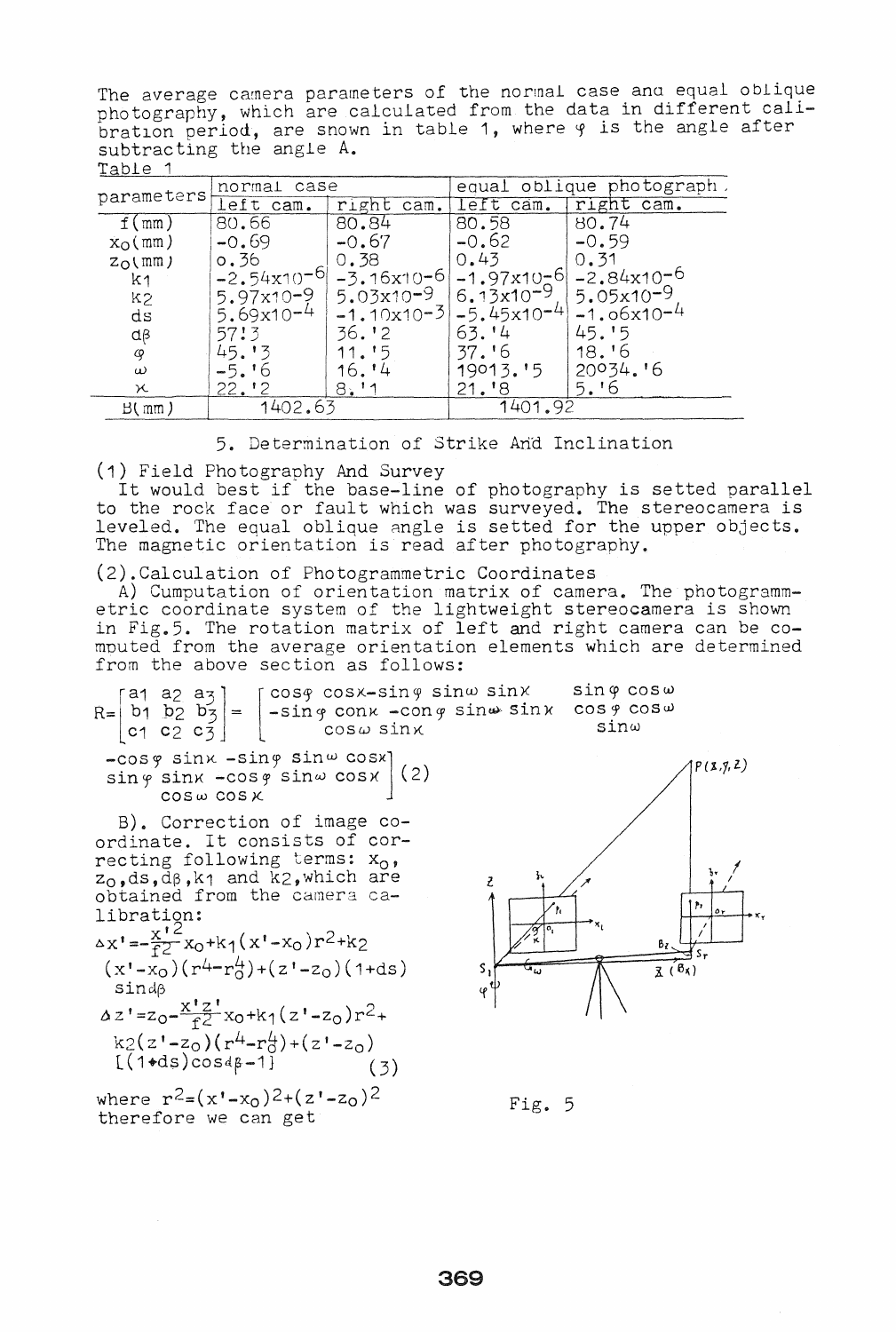$X=X' + \Delta X'$   $Z=Z' + \Delta Z'$ where x', z'=measured image coordinates.

C) Calculation of photogrammetric coordinates. First, the corrected image coordinates are transformed into the coordinates of parallel photographic case:

$$
\begin{bmatrix} x_{n1} \\ f_{n1} \\ z_{n1} \end{bmatrix} = R_{L} \begin{bmatrix} x_{1} \\ f_{1} \\ z_{1} \end{bmatrix}
$$
 
$$
\begin{bmatrix} x_{nr} \\ f_{nr} \\ z_{nr} \end{bmatrix} = R_{r} \begin{bmatrix} x_{r} \\ f_{r} \\ z_{r} \end{bmatrix}
$$
 (5)

where"L"and"r"present the left and right photograph individually. Then the photogrammetric coordinates of the desired points are:

$$
Y = \frac{Bf_{\text{nl}} f n r}{f_{\text{nl}}} f_{\text{nr}} X_{\text{nl}} - f_{\text{nl}} X_{\text{nr}})
$$
  

$$
Z = Y \frac{z_{\text{nl}}}{f_{\text{nl}}} \tag{6}
$$

(3) Computation of Geological Elements-strike And Inclination

A) Determination of Plane Equation of Rock Layer. The plane equation of rock layer is determined in order to determine the strike and<br>inclination. The plane equation in three dimensienal space is defind as follows:

 $a X + b Z + c Y = w$  $(7)$ At least three known points are needed for finding the coefficients. The least squares adjustment is used for more points. Then the above equalion can be rewritten

 $Y = c_1 + a_1 X + b_1 Z$ 

For the arbitrary point i, the remainder is  $r_i = Y_i - C_1 - a_1X_i - b_1Z_i$ 

where  $i=1,2...n$ . A set of normal equations are formed with the least squares adjustment, which can be written by matrix symbol:

where 
$$
A = X^T Z
$$
,  $B = X^T Y$ ,  
\n
$$
X = \begin{bmatrix} 1 & X_1 & Z_1 \\ 1 & X_2 & Z_2 \\ \vdots & \vdots & \vdots \\ 1 & Z_n & Z_n \end{bmatrix} Y = \begin{bmatrix} Y_1 \\ Y_2 \\ \vdots \\ Y_n \end{bmatrix} Y = \begin{bmatrix} a_1 \\ c_1 \\ b_1 \end{bmatrix}
$$

Thus the unknown vector V can be detemined.

B) Computation of strike and inclination. strike  $\alpha = 90^{\circ} + \tan^{-1}(a_1) +$  Ao inclination  $\beta = -\tan^{-1} \frac{(a_1^2 + 1)^{1/2}}{1}$  (9)

where  $A_0$  is the measured magnetic orientation of photographic direclion (refer to Fig.6).

# 6. Test Result

The scientific research building in lnstitude of Seismology is used as the test field (Fig. 7). First, the building is photographed using the phototheodolite. At the same time, the coordinates of 12 control points (are marked) are mrasured by the theodolite forward



 $(8)$ 

ction

strike of fault

</u>

bhotographic dire-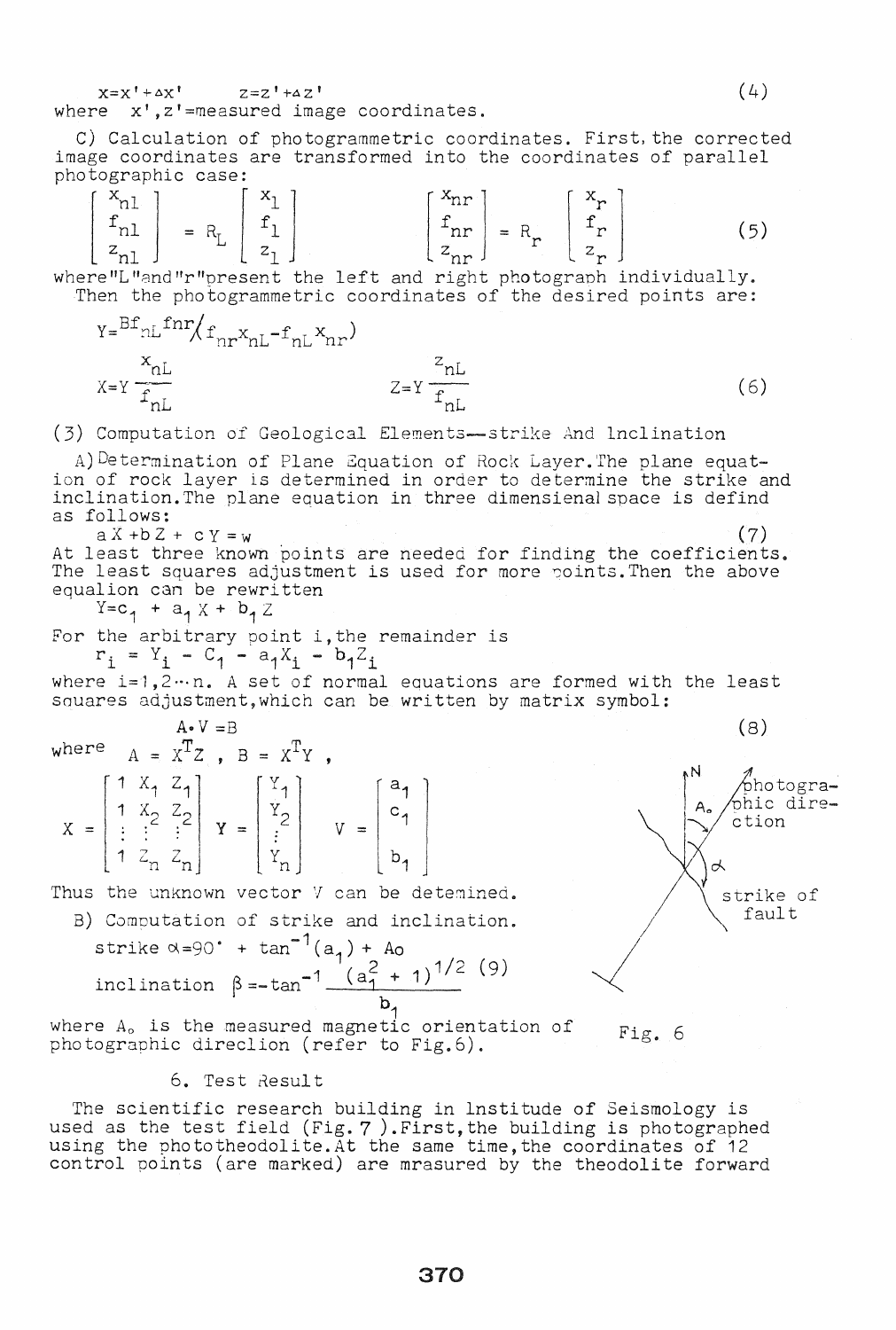intersection and the magnetic orientation is surveyed. The influences caused by the change of orientation elements of camera in photography are corrected in terms of the controls and thus some known points in several planes of building are densified.All of the points are measured with stecometer.Then the strike and inclination are computed by the method of above section and used as the knowns data in order to check the accuracy of the lightw- eight stereo camera.

The test field is photographed using the stereocamera from the different directions and distances and the magnetic orientation

are measured. The homologous points measured by metric camera are identified in the films of lightweight stereocamera.All of the films are measured in the comparator 1818.Then the photogrammetric coordinates, the plane equations and the strike and inclination of each plane are calculated in the same way.Comparing the calculated results with the results determined by metric camera,the following table is obtained:

table 2 shows that the accuracy of strike and inclination determined by the lightweight stereocamera can reach the level of  $+1°$  in the stereocamera can reach the fever of  $+$  1 in the<br>case of photogrammetric distance 25 ,where the strike error is bigger because of the bigger reading error of the the compass. This accuracy still can satisfy the requirement of the seismological and geoloical survey. The measurement mological and georolical survey. The measurement<br>error of coordinate reach  $1\frac{m}{m}$  in the case of



 $\mathbb{L}$ 

Fig.7

effor or coordinate reaching in the case of<br>photogrammetric distamce 10<sup>m</sup>. Therefore the iustrument can be used to determine the width of fault or to record the traffic accident or the scene of a crime also. table 2

| distance(m) | mean photo. RMSE of point relative strike error Inclination<br>$m_{\alpha}$ ( mm ) | accuracy | $m_{\alpha}$ | error m <sub>8</sub> |
|-------------|------------------------------------------------------------------------------------|----------|--------------|----------------------|
| 10          | 11.3                                                                               | 1/900    | 1°02'        | 38 '                 |
| -20         | 32.4                                                                               | 1/620    | 1°23'        | 46'                  |
| 25          | 43.5                                                                               | 1/570    | 1°25'        | 1°08'                |

7. Simplicity of Data Processing

The correction coefficients of eauation 2-5 are constant for a certain camera while we use above computation method and can store in computer in advance. All of the operations can be completed by the fixed program in the computer PC-15QO.These operations are not complex for photogrammetrists,but it can be trouble for some field geologists.In order to simplify the computation,the correction nomogram can be Dlotted in stead of computation of equation 2-5.

The  $\Delta X$ ,  $\Delta Z$  and  $\Delta f$  correction nomogram of left and right camera in the normal case and equal oblique photography can be plotted individually for a calibrated lightweight stereocamera. Figure 8 presents the  $\Delta x$  correction nomogram which is computed and plotted using the calibration parameters of left camera in normal case. Based on the measured image coordinate x', the corr-